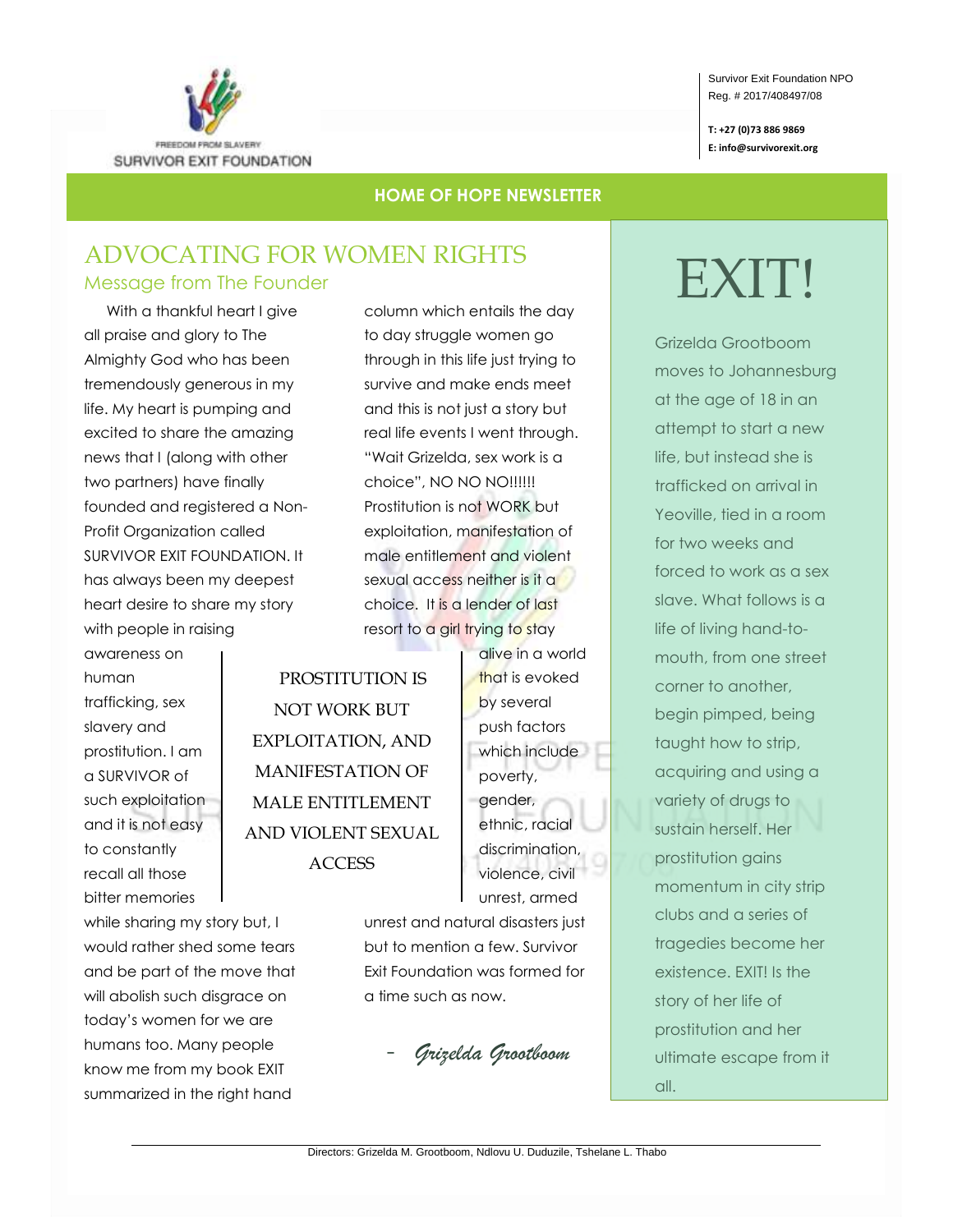## OUR VISION IS TO ERADICATE PUSH & PULL FACTORS TO HUMAN TRAFFICKING, PROSTITUTION AND SEX SLAVERY Raising Awareness, Fight for Criminalization and Giving Hope to Survivors

#### **RAISING AWARENESS**

At survivor exit we do not believe that human trafficking, prostitution and sex slavery can be eradicated overnight as those are fantasies of individuals who have never experienced the exploitations of human trafficking, prostitution and sex slavery. We understand that this is a complex syndicate by the rich at the expense of the poor. Our first approach to these matters is educating the youths on how real and cruel are brothel owners and pimps who are now called businessmen. If people are aware of networks such it will make it easy for them not to fall prey to this syndicate and they will be able to identify and expose such operations. Some girls from poor background get caught into the this network without knowing the consequences of being a victim as they are lied to and promised a nice life hence awareness is of vital importance. We seek to educate youths in communities, schools, universities and other institutions. There is nothing that inspires and have an impact like hearing it from the horse's mouth hence our Founder Ms. Grizelda Grootboom who has a firsthand experience of this exploitation takes time and effort in this area.

#### **FIGHT FOR CRIMINALIZATION**

Eradicating push factors alone is not enough as some victims of human trafficking, prostitution and sex slavery are due to pull factors. These pull factors include demand for prostitutes and cheap labour which has grown so big to the extent of generating **\$90 billion** in profit at the exploitation of other humans (ILO 2014). At Survivor Exit Foundation we fight for abolishment and criminalization of prostitution since in our eyes and the eyes of the victims prostitution is neither work nor a choice as aforementioned by our founder. We fight to see criminalization on all pull factors of prostitution as these are the ones creating a demand for exploitation of women and girls all over the world. We thrive to see a constitution that will make buying of sex a legal offense, by paying for sex a demand is created and more girls and women across the world fall victim of such actions. We are saying to all men out there please stop buying sex because that is an exploitation of women and by so doing you will be promoting sex slavery, human trafficking and prostitution. Together we can save families that are being destroyed daily.

#### **GIVING HOPE TO SURVIVORS**

Raising awareness and criminalization are half of the story, people may be aware of the human trafficking, prostitution and sex slavery however there are those who are already victims of these exploitations. Survivor Exit Foundation is established to give support to victims of human trafficking, prostitution and sex slavery we call them sisters or survivors, for together as women we strengthen each other to be established outside of the exploitation industry. For this reason our organization is Called Survivor Exit for we assist Survivors who have exited the exploitation and those who are trying to exit as well. Many of the Survivors are mainly affected by lack of financial sources to support themselves as well as their families. Through the contribution of our donors we will be able to start projects that will see more and more Survivors off the streets. These projects are detailed in our memorandum available upon request to the funders who are willing to partake in this move. Our founder has seen it all and understands how it feels being the victim of this exploitation and is passionate to its abolishment.